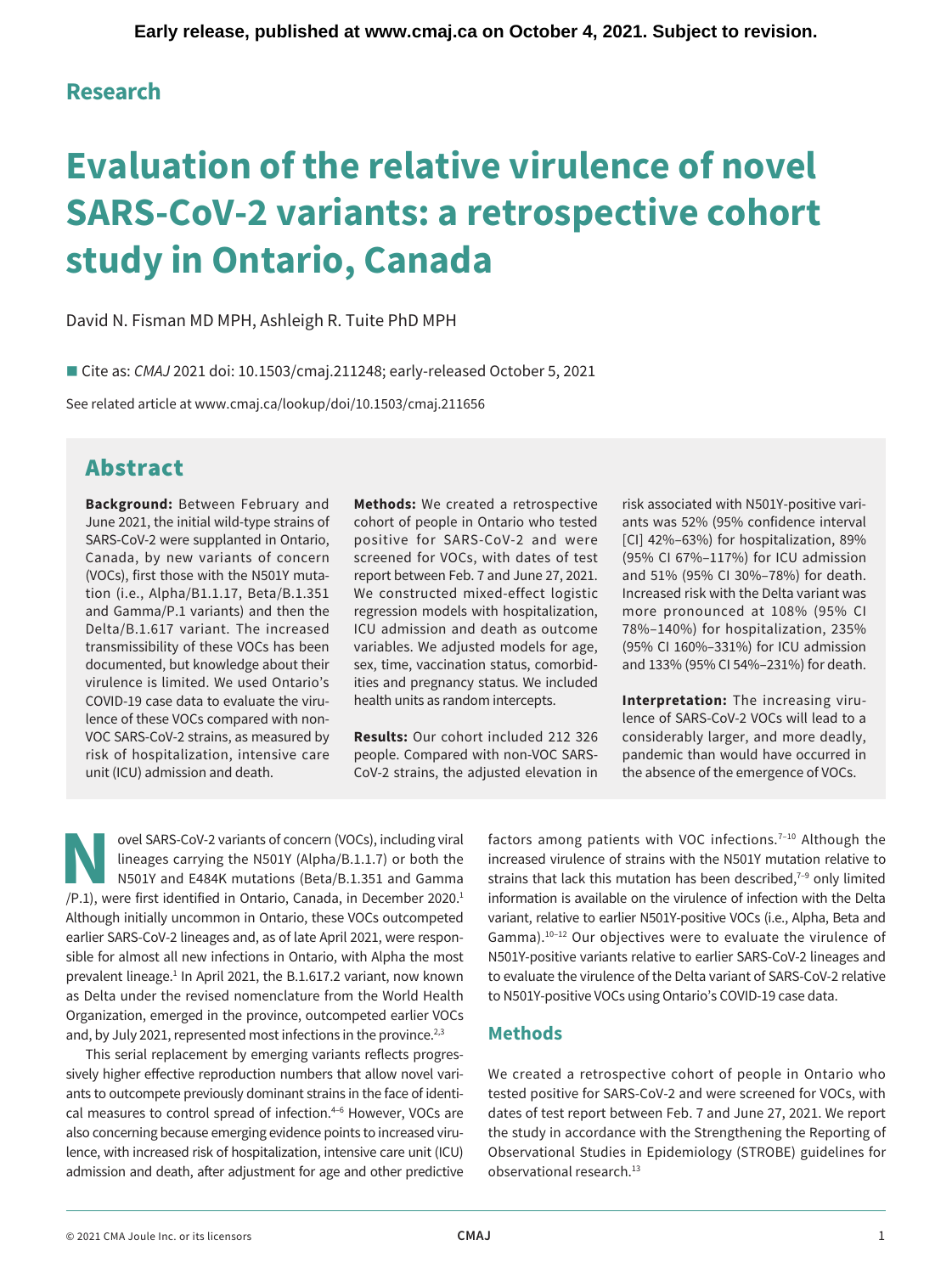#### **Data sources and variables**

 described [elsewhere.14](https://elsewhere.14) The CCM database is derived from the We extracted case information, including results of screening tests and whole genome sequencing, to identify VOCs from the Ontario Case and Contact Management (CCM) database, as case records of Ontario's public health units and includes information on whether the person infected with SARS-CoV-2 lived in a long-term care institution, had comorbidities, was admitted to hospital or the ICU and whether the person died. We obtained data on vaccination status, including dates of administration of first and second doses of approved SARS-CoV-2 vaccines (where relevant), from COVaxON, a centralized COVID-19 vaccine information system for the province. We linked the COVaxON and the CCM databases using a unique identifier used in both.

 versal screening for N501Y and E484K mutations using a multi-The approach for identifying VOCs has changed throughout the pandemic. Although cases of COVID-19 caused by VOCs were identified in Ontario beginning in December 2020, systematic screening for SARS-CoV-2 lineage was not implemented until February 2021, after which time all specimens positive for SARS-CoV-2 with a cycle threshold value of 35 or less on testing with the polymerase chain reaction (PCR) were screened for the N501Y mutation. Screening used a single nucleotide polymorphism, real-time PCR assay developed at the Public Health Ontario Laboratory. On Mar. 22, 2021, the province initiated uniplex real-time PCR assay on all specimens testing positive for SARS-CoV-2 with a cycle threshold value of 35 or less. Initially, all specimens with the N501Y or E484K mutation and a cycle threshold value of 30 or less were sequenced; however, as of June 2021, routine whole genome sequencing was no longer performed on specimens without E484K, under the presumption that such specimens were of the Alpha lineage. Whole genome sequencing was performed on a 5% sample of screened specimens for surveillance purposes, regardless of the presence of mutations; this increased to 10% and 50% of screened specimens on May 2 and May 30, 2021, respectively.

By late April 2021, more than 90% of infections in Ontario were screen-positive for N501Y; subsequently, N501Y mutations became less common, and N501Y-negative specimens subjected to whole genome sequencing were shown to be predominantly Delta variant, with Delta representing more than 60% of new infections in Ontario on July 1, 2021.<sup>2,3</sup>

#### **Study population**

We restricted our analysis to people whose viral isolate had been screened for a VOC. We classified cases as N501Y-positive (screening positive for N501Y or identified as Alpha, Beta or Gamma by whole genome sequencing), probable Delta variant (as identified by whole genome sequencing at any point or screening negative for N501Y and any other mutations from May 1, 2021, onward) or not VOC (all cases negative for N501Y between Feb. 7 and Apr. 30, 2021, and all non-Delta cases testing positive for a mutation other than N501Y, regardless of date). We excluded people for whom VOC screening information was not available or for whom screening could not be completed. We restricted our analysis to people without a record of long-term care residence, given the distinctive epidemiology and severity of SARS-CoV-2 infection in residents of long-term care homes in Ontario.<sup>15,16</sup>

We extracted the data set on July 13, 2021; the most recent test report date was July 12, 2021. We included cases with a test report date at least 14 days prior (June 27, 2021) to account for delays between testing and occurrence of hospitalization, ICU admission and death. We categorized people as fully vaccinated if the case episode date occurred 7 or more days after receipt of the second dose; partially vaccinated if the case episode date occurred 14 days or more after receipt of the first dose but less than  $7 \text{ days}^{17}$  after receipt of the second dose and unvaccinated, for all other cases.<sup>18,19</sup>

#### **Statistical analysis**

We constructed mixed-effect logistic regression models with hospitalization, ICU admission and death as dependent variables. We adjusted models for age by 10-year increments (as the efect of age on risk of death in people infected with SARS-CoV-2 in Ontario is log-linear), male sex, time (modelled as a week-on-week linear trend), vaccination status and any documented major comorbidity (including asthma, chronic obstructive pulmonary disease, hematological disease, liver disease, cardiac disease, diabetes, immune compromise, renal disease, neurologic disease, malignant disease or obesity). We also adjusted models for hospitalization and ICU for pregnancy, but not models evaluating death because fatalities among pregnant people were rare. Given the geographic variation in prevalence of variants, we included health units as random intercepts. We calculated confidence intervals by parametric bootstrap, assuming fixed efects. As hospitalization, ICU admission and death were relatively rare among cases, we considered odds ratios to approximate relative risks under the "rare disease assumption."20 To compare the virulence of Delta variant directly to N501Y-positive VOCs, we also conducted restriction analyses in which we constructed models after exclusion of all non-VOC cases.

We conducted all analyses in R version 4.1.0 using the lme4 and broom.mixed packages.

#### **Ethics approval**

We received ethics approval for this study from the Research Ethics Board at the University of Toronto (#00039239).

#### **Results**

We included 212 326 cases in our analysis, with SARS-CoV-2 test report dates between Feb. 7 and June 27, 2021 (Figure 1). Figure 2 shows changes over time in the incidence of infections by VOC status and in the proportion of infections that resulted in hospitalization, ICU admission or death. Among all reported cases, 22.4% were infections with non-VOC, 76.7% were infections with N501Y-positive VOCs, and 2.8% were classified as probable Delta infections. In crude comparisons, the number of admissions to hospital and ICU difered significantly between variants (Table 1). People with N501Y-positive variants and probable Delta infection were significantly younger and less likely to have comorbidities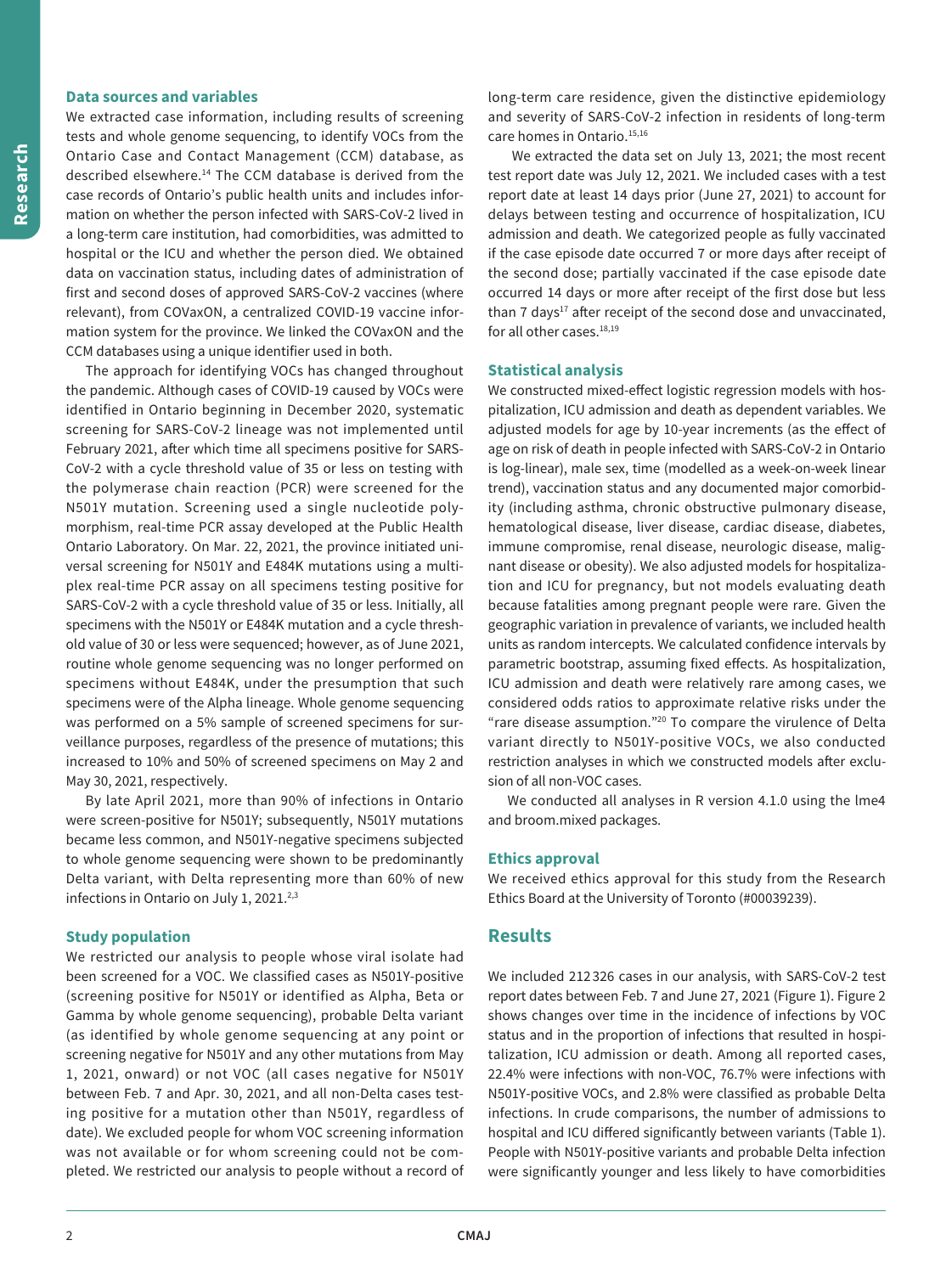

**Figure 1:** Flow diagram showing inclusion and exclusion of cases from Ontario's Case and Contact Management database in construction of the data set used for this study, as well as the schema used to assign variant of concern (VOC) status.

than those with non-VOC infections. Infections by N501Y-positive variants were significantly more common in the Greater Toronto and Hamilton Area (the province's largest metropolitan area); Delta variant infections were significantly less common in Ottawa (the province's second largest metropolitan area).

Afer adjustment for age, sex, vaccination status, comorbidities, health unit and temporal trend, we observed large and significant increases in the risk of hospitalization, ICU admission and death with both N501Y-positive VOC and probable Delta infections, relative to non-VOC infections (Table 2). Adjusted risks of hospitalization, ICU admission and death were 52% (95% confidence interval [CI] 42%–63%), 89% (95% CI 67%–117%) and 51% (95% CI 30%–78%) higher, respectively, with N501Y-positive VOC than with non-VOC infections; respective differences between non-VOC and Delta infections were 108% (95% CI 78%–140%), 235% (95% CI 160%–331%) and 133% (95% CI 54%–231%).

In restriction analyses that excluded non-VOC cases from models, we found a significant increase in risk with Delta infections relative to N501Y-positive VOC infections for hospitalization (adjusted odds ratio [OR] 1.45, 95% CI [1.27–1.64\)](https://1.27�1.64), ICU admission (adjusted OR 2.01, 95% CI [1.60–2.47](https://1.60�2.47)) and death (adjusted OR 1.69, 95% CI [1.16–2.35](https://1.16�2.35)).

### **Interpretation**

We have shown the increased virulence of novel SARS-CoV-2 variants in Ontario, extending the existing evidence base $7-9$  to show the enhanced relative virulence of the Delta variant. Recently published analyses from England and Scotland have shown that

I Delta variant infection increases the risk of emergency department use and hospitalization,<sup>10,12</sup> and a study in Singapore showed an increase in the risk of a composite severity outcome (i.e., oxygen requirement, ICU admission or death) and pneumonia in people with Delta variant infections.<sup>11</sup> Our study adds to this by showing that Delta variant infection is associated with an increased risk of ICU admission and death, relative to non-VOC and N501Y-positive VOCs.

In our study, VOCs with the N501Y mutation were associated with a markedly increased risk of hospitalization, ICU admission and death among infected individuals in Ontario. The Delta variant, which has now supplanted other VOCs in Ontario, has increased these risks even further. People infected with VOCs were, on average, younger and less likely to have comorbid conditions than those infected with non-VOC, but nonetheless had higher crude risks of hospitalization and ICU admission. Once we adjusted for confounding factors such as age, vaccination status, comorbidity and temporal trends, elevated per-infection risk, including risk of death, remained markedly higher with VOCs, and with the Delta variant in particular. Indeed, given the relatively small number of Delta infections in our study, it is remarkable that we detected a clear and significant elevated risk of uncommon, delayed outcomes, such as death.

The emergence of novel SARS-CoV-2 VOCs has slowed progress against the pandemic in 3 distinct ways, namely by increasing transmissibility and the virus' reproduction number, by increasing immune escape and diminishing vaccine effectiveness<sup>21,22</sup> and by increasing the virulence of SARS-CoV-2 infection. Canada has now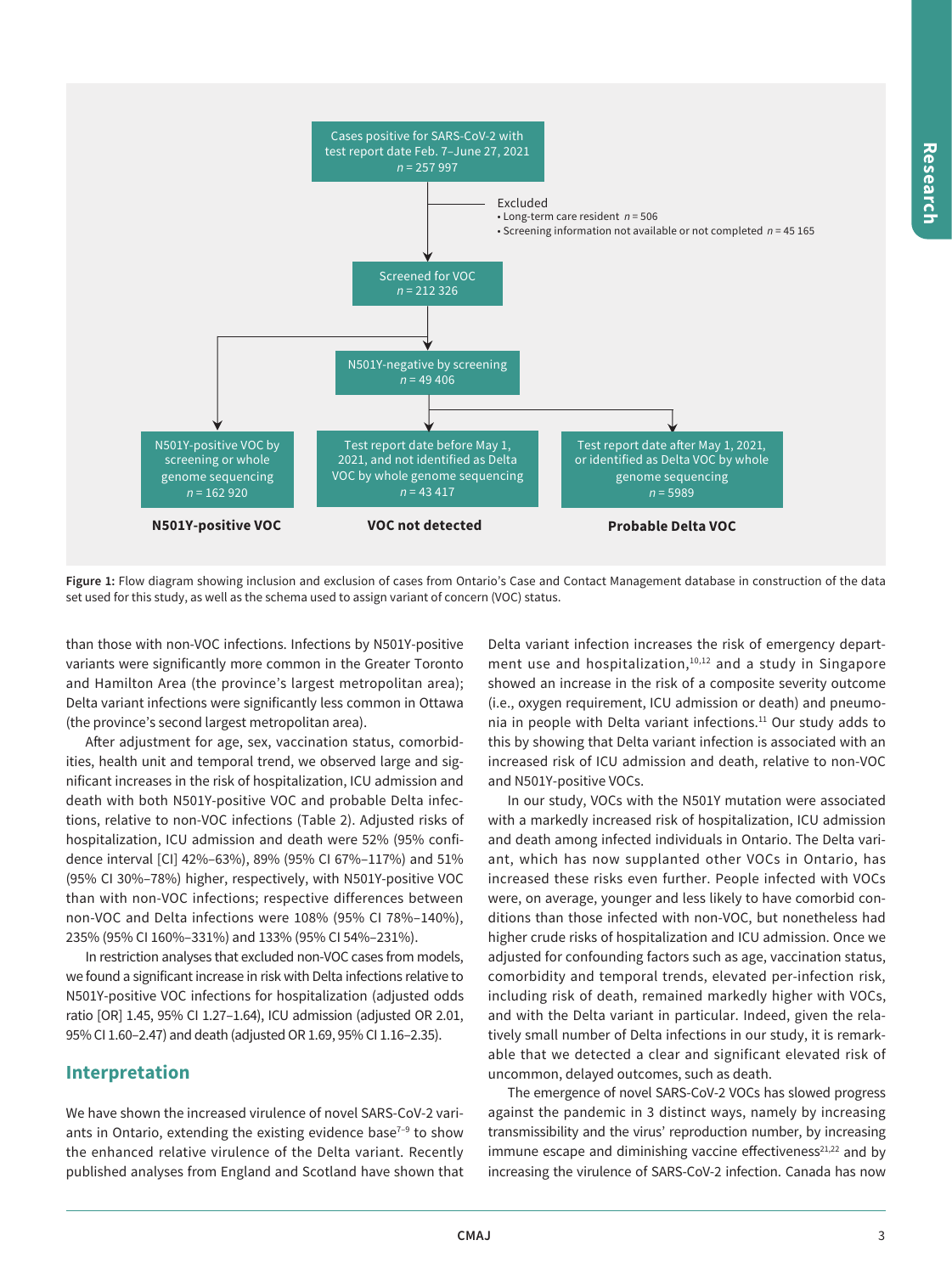



**Figure 2:** Trends in SARS-CoV-2 case occurrence and distribution of hospitalizations, intensive care unit (ICU) admission and deaths by variants of concern (VOC) status in Ontario, Canada. (A) Cases of reported SARS-CoV-2 infection by test report date, presented as the 7-day average for cases reported over the study period. (B) Distribution of cases hospitalized for COVID-19, cases admitted to ICU and deaths by VOC status, by week of test report. Cases are coloured by assigned VOC status. Before May 1, 2021, Delta cases were detected only by whole genome sequencing. Afer May 1, 2021, all screened specimens not identified as an N501Y-positive VOC (N501Y+ VOC) or another variant were classified as probable Delta VOC infections.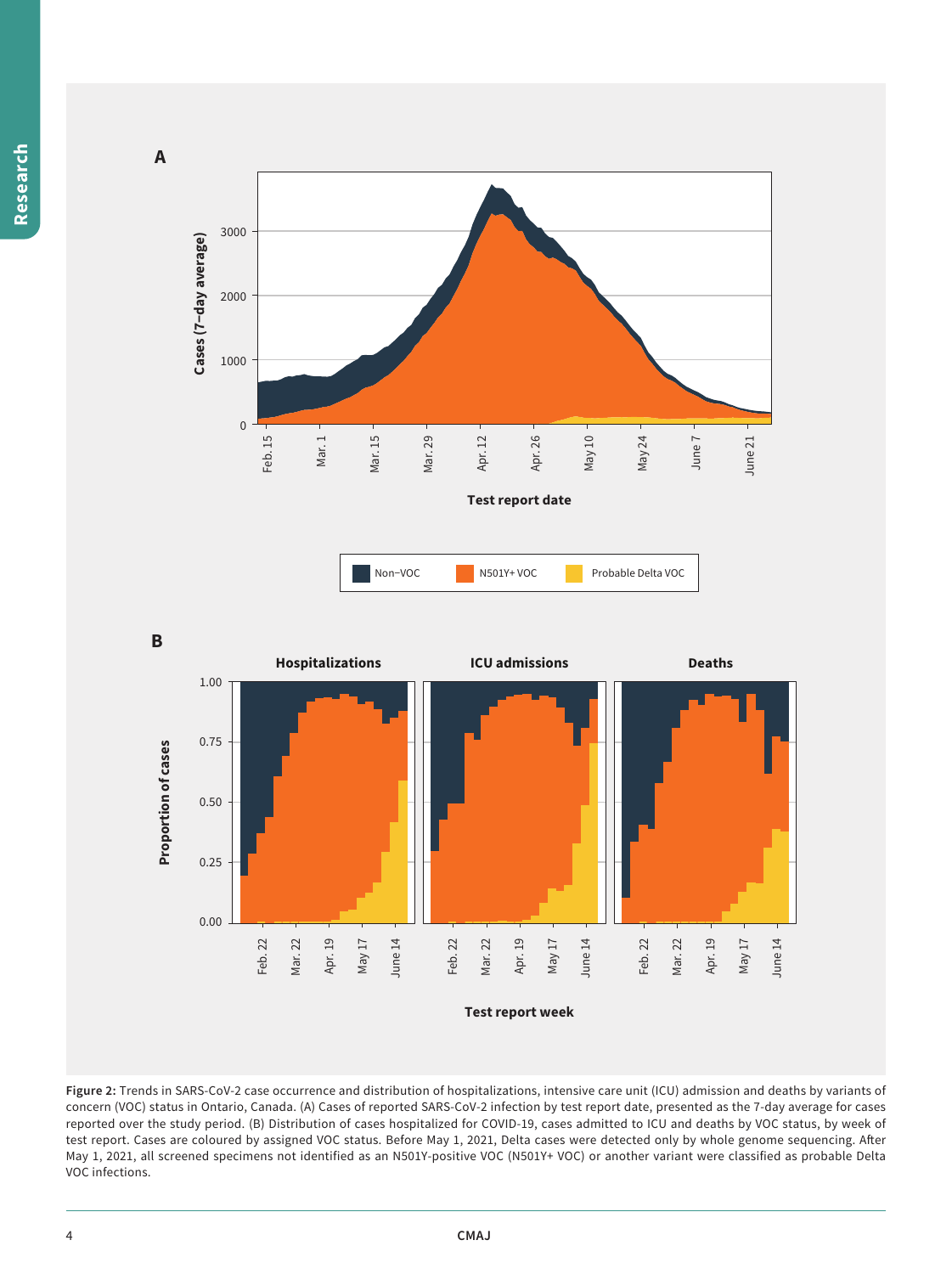#### **Table 1: Characteristics of study cohort by variant of concern status**

|                           | No. (%) of patients*         |                                        |                                           |                                         |              |
|---------------------------|------------------------------|----------------------------------------|-------------------------------------------|-----------------------------------------|--------------|
| <b>Variable</b>           | <b>Total</b><br>$n = 212326$ | <b>VOC not detected</b><br>$n = 43417$ | <b>N501Y-positive VOC</b><br>$n = 162920$ | <b>Probable Delta VOC</b><br>$n = 5989$ | $p$ valuet   |
| Hospitalized              | 11 038 (5.2)                 | 1914 (4.4)                             | 8775 (5.4)                                | 349(5.8)                                | ${}_{0.001}$ |
| Admitted to ICU           | 2324(1.1)                    | 337(0.8)                               | 1897(1.2)                                 | 90(1.5)                                 | ${}_{0.001}$ |
| Died                      | 1820 (0.9)                   | 384(0.9)                               | 1396 (0.9)                                | 40(0.7)                                 | 0.23         |
| Sex, male                 | 107 582 (50.7)               | 22 023 (50.7)                          | 82 505 (50.6)                             | 3054 (51.0)                             | 0.84         |
| Age, yr                   |                              |                                        |                                           |                                         | ${}_{0.001}$ |
| ~10                       | 15 266 (7.2)                 | 3016(6.9)                              | 11 732 (7.2)                              | 518(8.6)                                |              |
| $10 - 19$                 | 25 390 (12.0)                | 5209 (12.0)                            | 19 508 (12.0)                             | 673 (11.2)                              |              |
| $20 - 29$                 | 43 648 (20.6)                | 8612 (19.8)                            | 33 640 (20.6)                             | 1396 (23.3)                             |              |
| $30 - 39$                 | 35 983 (16.9)                | 7117 (16.4)                            | 27 768 (17.0)                             | 1098 (18.3)                             |              |
| $40 - 49$                 | 31 768 (15.0)                | 6198 (14.3)                            | 24 769 (15.2)                             | 801 (13.4)                              |              |
| $50 - 59$                 | 29 972 (14.1)                | 6287 (14.5)                            | 22 920 (14.1)                             | 765 (12.8)                              |              |
| $60 - 69$                 | 18 108 (8.5)                 | 3971 (9.1)                             | 13 664 (8.4)                              | 473 (7.9)                               |              |
| $70 - 79$                 | 8018 (3.8)                   | 1892 (4.4)                             | 5944 (3.6)                                | 182(3.0)                                |              |
| $\geq 80$                 | 4173 (2.0)                   | 1115(2.6)                              | 2975 (1.8)                                | 83(1.4)                                 |              |
| <b>Vaccination status</b> |                              |                                        |                                           |                                         |              |
| Partially vaccinated      | 72 838 (34.3)                | 169 327 (39.0)                         | 54 211 (33.3)                             | 1700 (28.4)                             | ${}_{0.001}$ |
| Fully vaccinated          | 945(0.4)                     | 142(0.3)                               | 732 (0.4)                                 | 71(1.2)                                 | ${}_{0.001}$ |
| Comorbidity‡              | 10805(5.1)                   | 2940 (6.8)                             | 7547 (4.6)                                | 318(5.3)                                | ${}_{0.001}$ |
| Pregnant                  | 555(0.3)                     | 124(0.3)                               | 410(0.2)                                  | 21(0.4)                                 | 0.18         |
| Geography                 |                              |                                        |                                           |                                         |              |
| <b>GTHAS</b>              | 156 804 (73.9)               | 27 535 (63.4)                          | 125 380 (77.0)                            | 3889 (64.9)                             | < 0.001      |
| Ottawa                    | 9325 (4.4)                   | 1874 (4.3)                             | 7334 (4.5)                                | 117(2.0)                                | ${}_{0.001}$ |
|                           |                              |                                        |                                           |                                         |              |

Note: GTHA = Greater Toronto and Hamilton Area, ICU = intensive care unit, VOC = variant of concern.

\*Unless indicated otherwise.

†*p* values based on χ<sup>2</sup> test.

‡Comorbidities include 1 or more of asthma, chronic obstructive pulmonary disease, hematological disease, liver disease, cardiac disease, diabetes, immune<br>compromise, renal disease, neurologic disease, malignancy, or obes

#### **Table 2: Adjusted odds ratios for hospitalization, intensive care unit admission, and death among reported COVID-19 cases\***

| Variable                       | Hospitalization<br>OR (95% CI) | <b>ICU</b> admission<br>OR (95% CI) | Death<br>OR (95% CI)     |
|--------------------------------|--------------------------------|-------------------------------------|--------------------------|
| VOC status                     |                                |                                     |                          |
| Non-VOC                        | Ref.                           | Ref.                                | Ref.                     |
| Probable Delta variant         | $2.08(1.78 - 2.40)$            | $3.35(2.60-4.31)$                   | $2.33(1.54-3.31)$        |
| N501Y+ variant                 | $1.52(1.42 - 1.63)$            | $1.89(1.67 - 2.17)$                 | $1.51(1.30-1.78)$        |
| Sex, male                      | $1.29(1.23 - 1.36)$            | $1.60(1.48 - 1.75)$                 | $1.67(1.50-1.85)$        |
| Age, yr (per 10-year increase) | $2.07(2.04 - 2.10)$            | $1.96(1.91 - 2.01)$                 | $3.46(3.32 - 3.59)$      |
| Vaccination status             |                                |                                     |                          |
| Nonvaccinated                  | Ref.                           | Ref.                                | Ref.                     |
| Partially vaccinated           | $0.42(0.40 - 0.44)$            | $0.28(0.25 - 0.30)$                 | $0.09(0.07 - 0.10)$      |
| Fully vaccinated               | $0.31(0.23 - 0.43)$            | $0.15(0.04 - 0.30)$                 | $0.21(0.10-0.35)$        |
| Comorbidity†                   | $2.76(2.59 - 2.95)$            | $2.58(2.28 - 2.90)$                 | $2.40(2.08 - 2.71)$      |
| Pregnant                       | $6.26(4.56 - 8.43)$            | $6.85(3.59 - 10.80)$                | $\overline{\phantom{a}}$ |
| Series week‡                   | $0.99(0.99 - 1.00)$            | $0.98(0.97 - 0.99)$                 | $0.96(0.95 - 0.98)$      |
|                                |                                |                                     |                          |

Note: CI = confidence interval, ICU = intensive care unit, OR = odds ratio, VOC = variant of concern. \*We treated health units as random efects in models.

†Comorbidities include 1 or more of asthma, chronic obstructive pulmonary disease, hematological disease, liver disease, cardiac disease, diabetes, immune<br>compromise, renal disease, neurologic disease, malignancy, or obes

‡Week from Feb. 7 to June 27, 2021, modelled as a continuous variable.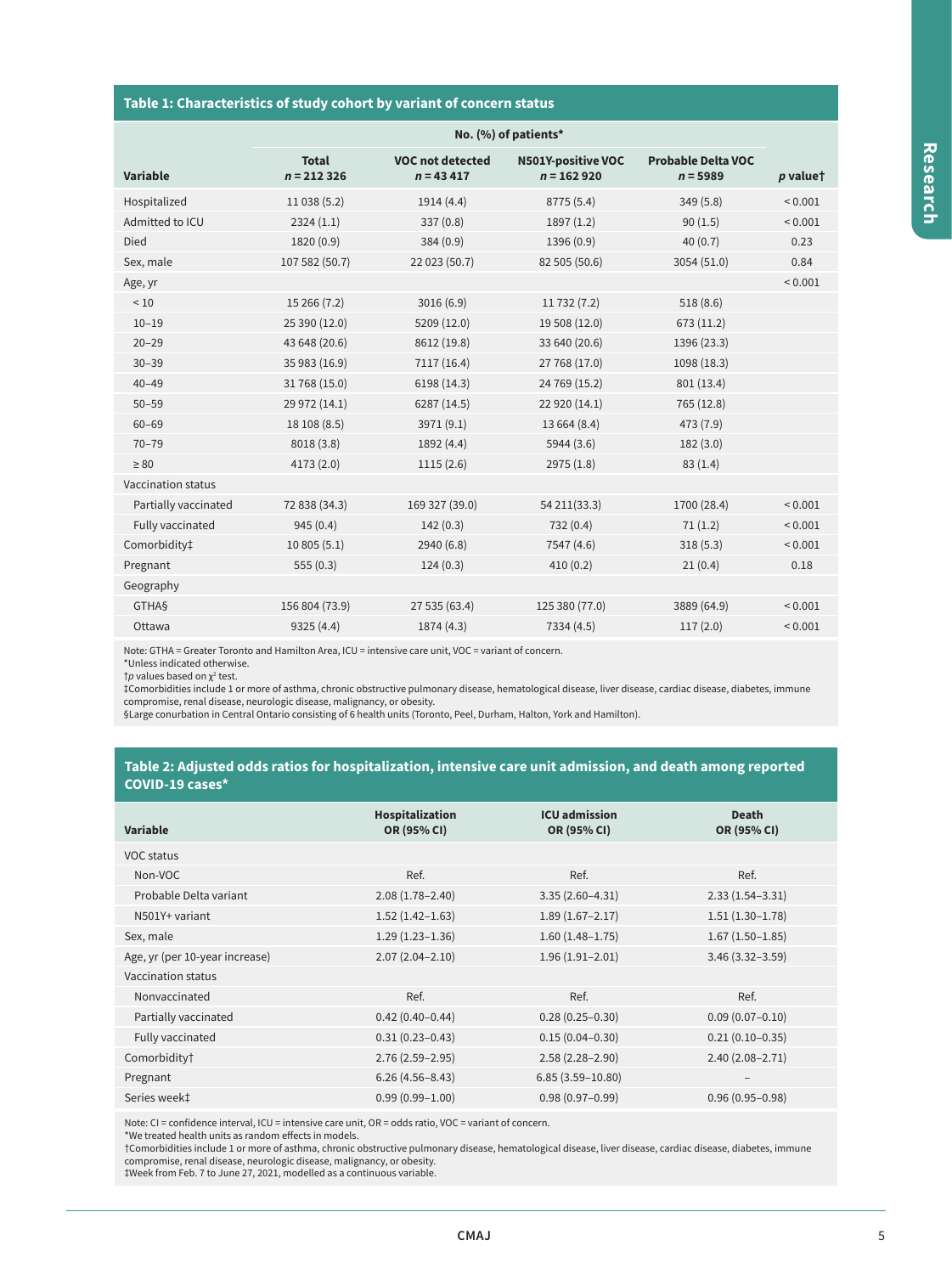achieved one of the highest SARS-CoV-2 vaccination rates in the world, and vaccination has undoubtedly blunted the impact of these VOCs. We found a marked reduction in risk of severe disease and death among both partially and fully vaccinated people in our study, consistent with the findings of a recently posted preprint.<sup>19</sup> We performed our analysis in a case-only data set, so the effects reported here represent a substantial degree of protection against death conferred by vaccines (about 80%–90%), even when they fail to prevent infection. Such direct protective efects may help reduce the health impacts of ongoing SARS-CoV-2 transmission in Ontario, even if herd immunity proves elusive, given the high reproduction numbers of VOCs.5,6

 initions because of inadequate time elapsed since vaccination. Even after adjustment for vaccination status, we observed downward temporal trends in case severity, with a week-onweek reduced risk of hospitalization, ICU admission and death, as shown in Table 2. We suspect this decrease may represent attenuation of illness by vaccination in people who would not have been considered partially or fully vaccinated using our def-This decrease may also represent residual confounding by the changing age distribution of cases over time, which may not have been captured by our broad 10-year age categories, given the early prioritization of older adults for vaccination in Ontario.<sup>23</sup>

#### **Limitations**

An important limitation in our analysis is the possibility of our having misclassified early Delta variant infections as non-VOC owing to the absence of routine screening for characteristic Delta mutations, with likely underestimation of the prevalence of the Delta variant before May 2021. Such misclassification means that our estimates of excess risks for Delta are likely biased toward the null. The CCM and COVaxON databases have not been formally validated for research purposes, but are regularly used by analysts and policy-makers to monitor SARS-CoV-2 epidemiology in Ontario and to plan public health responses to the pandemic.

#### **Conclusion**

 increased risk of death. The Delta variant is more virulent than In Ontario, despite widespread vaccination and VOC infections occurring more frequently in younger and healthier people, VOCs are associated with a substantial increase in virulence, including previously dominant N501Y-positive VOCs. Combined with increased transmissibility and immune escape, the increased virulence of VOCs represents a substantial escalation in risk to public health during the SARS-CoV-2 pandemic.

#### **References**

- 1. Tuite AR, Fisman DN, Odutayo A, et al. Ontario COVID-19 Science Advisory Table. COVID-19 hospitalizations, ICU admissions and deaths associated with the new variants of concern. Science Table COVID-19 Advisory for Ontario; 2021. Available: <https://covid19-sciencetable.ca/sciencebrief/covid-19-hospitalizations-icu> -admissions-and-deaths-associated-with-the-new-variants-of-concern/ (accessed 2021 July 5).
- 2. Public Health Ontario. SARS-CoV-2 whole genome sequencing in Ontario, September 7, 2021. Toronto: Queen's Printer for Ontario; 2021. Available: <https://www.publichealthontario.ca/-/media/documents/ncov/epi/covid-19-sars> -cov2-whole-genome-sequencing-epi-summary.pdf?sc\_lang=en (accessed 2021 July 5).
- 3. Public Health Ontario. Estimating the prevalence and growth of SARS-CoV-2 variants in Ontario using mutation profiles. Toronto: Queen's Printer for Ontario; 2021. Available: <https://www.publichealthontario.ca/-/media>/ documents/ncov/epi/covid-19-prevalence-growth-voc-mutation-epi-summary. pdf?sc\_lang=en (accessed 2021 July 5).
- 4. Davies NG, Abbott S, Barnard RC, et al. Estimated transmissibility and impact of SARS-CoV-2 lineage B.1.1.7 in England. *Science* 2021;372:eabg3055.
- 5. Brown KA, Joh E, Buchan SA, et al. Inflection in prevalence of SARS-CoV-2 infections missing the N501Y mutation as a marker of rapid Delta (B.1.617.2) lineage expansion in Ontario, Canada. *medRxiv* 2021 June 25. doi: 10.1101 /2021.06.22.21259349.
- 6. Brown KA, Gubbay J, Hopkins J, et al. Rapid rise of S-gene target failure and the UK variant B.1.1.7 among COVID-19 isolates in the Greater Toronto Area, Canada. *medRxiv* 2021 Feb. 12. doi: 10.1101/2021.02.09.21251225.
- 7. Nyberg T, Twohig KA, Harris RJ, et al. Risk of hospital admission for patients with SARS-CoV-2 variant B.1.1.7: cohort analysis. *BMJ* 2021;373.
- 8. Bager P, Wohlfahrt J, Fonager J, et al.; Danish Covid-19 Genome Consortium. Risk of hospitalisation associated with infection with SARS-CoV-2 lineage B.1.1.7 in Denmark: an observational cohort study. *Lancet Infect Dis* 2021 June 22 [Epub ahead of print]. doi: 10.1016/S1473-3099(21)00290-5.
- 9. Funk T, Pharris A, Spiteri G, et al.; COVID study groups. Characteristics of SARS-CoV-2 variants of concern B.1.1.7, B.1.351 or P.1: data from seven EU/EEA countries, weeks 38/2020 to 10/2021. *Euro Surveill* 2021;26:2100348.
- 10. Sheikh A, McMenamin J, Taylor B, et al. Public Health Scotland and the EAVE II Collaborators. SARS-CoV-2 Delta VOC in Scotland: demographics, risk of hospital admission, and vaccine efectiveness. *Lancet* 2021;397:2461-2.
- 11. Ong SWX, Chiew CJ, Ang LW, et al. Clinical and virological features of SARS-CoV-2 variants of concern: a retrospective cohort study comparing B.1.1.7 (Alpha), B.1.315 (Beta), and B.1.617.2 (Delta). *Clin Infect Dis* 2021 Aug. 23 [Epub ahead of print]. doi: 10.1093/cid/ciab721.
- 12. Twohig KA, Nyberg T, Zaidi A, et al.; COVID-19 Genomics UK (COG-UK) consortium. Hospital admission and emergency care attendance risk for SARS-CoV-2 delta (B.1.617.2) compared with alpha (B.1.1.7) variants of concern: a cohort study. *Lancet Infect Dis* 2021 Aug. 27 [Epub ahead of print]. doi: 10.1016/ S1473-3099(21)00475-8.
- 13. von Elm E, Altman DG, Egger M, et al.; STROBE Initiative. The Strengthening the Reporting of Observational Studies in Epidemiology (STROBE) statement: guidelines for reporting observational studies. *Bull World Health Organ* 2007;85 867-72.
- 14. Fisman DN, Greer AL, Brankston G, et al. COVID-19 case age distribution: correction for diferential testing by age. *Ann Intern Med* 2021 Aug. 17 [Epub ahead of print]. doi: 10.7326/M20-7003.
- 15. Stall NM, Jones A, Brown KA, et al. For-profit long-term care homes and the risk of COVID-19 outbreaks and resident deaths. *CMAJ* 2020;192:E946-55.
- 16. Fisman DN, Bogoch I, Lapointe-Shaw L, et al. Risk factors associated with mortality among residents with coronavirus disease 2019 (COVID-19) in long-term care facilities in Ontario, Canada. *JAMA Netw Open* 2020;3:e2015957.
- 17. Chung H, He S, Nasreen S, et al.; Canadian Immunization Research Network (CIRN) Provincial Collaborative Network (PCN). Efectiveness of BNT162b2 and mRNA-1273 COVID-19 vaccines against symptomatic SARS-CoV-2 infection and severe COVID-19 outcomes in Ontario, Canada. *BMJ* 2021;374:n1943.
- 18. Dagan N, Barda N, Kepten E, et al. BNT162b2 mRNA COVID-19 vaccine in a nationwide mass vaccination setting. *N Engl J Med* 2021;384:1412-23.
- 19. Nasreen S, He S, Chung H, et al. Efectiveness of COVID-19 vaccines against variants of concern, Canada. *medRxiv* 2021 July 3. doi: [10.1101/2021.06.28](https://10.1101/2021.06.28) .21259420.
- 20. Greenland S, Thomas DC. On the need for the rare disease assumption in casecontrol studies. *Am J Epidemiol* 1982;116:547-53.
- 21. Wibmer CK, Ayres F, Hermanus T, et al. SARS-CoV-2 501Y.V2 escapes neutralization by South African COVID-19 donor plasma. *Nat Med* 2021;27:622-5.
- 22. Lopez Bernal J, Andrews N, Gower C, et al. Efectiveness of COVID-19 vaccines against the B.1.617.2 (Delta) Variant. *N Engl J Med* 2021;385:585-94.
- 23. Ontario's COVID-19 vaccination plan. Toronto: Ontario Ministry of Health. Available: <https://covid-19.ontario.ca/ontarios-covid-19-vaccination-plan> (accessed 2021 July 13).